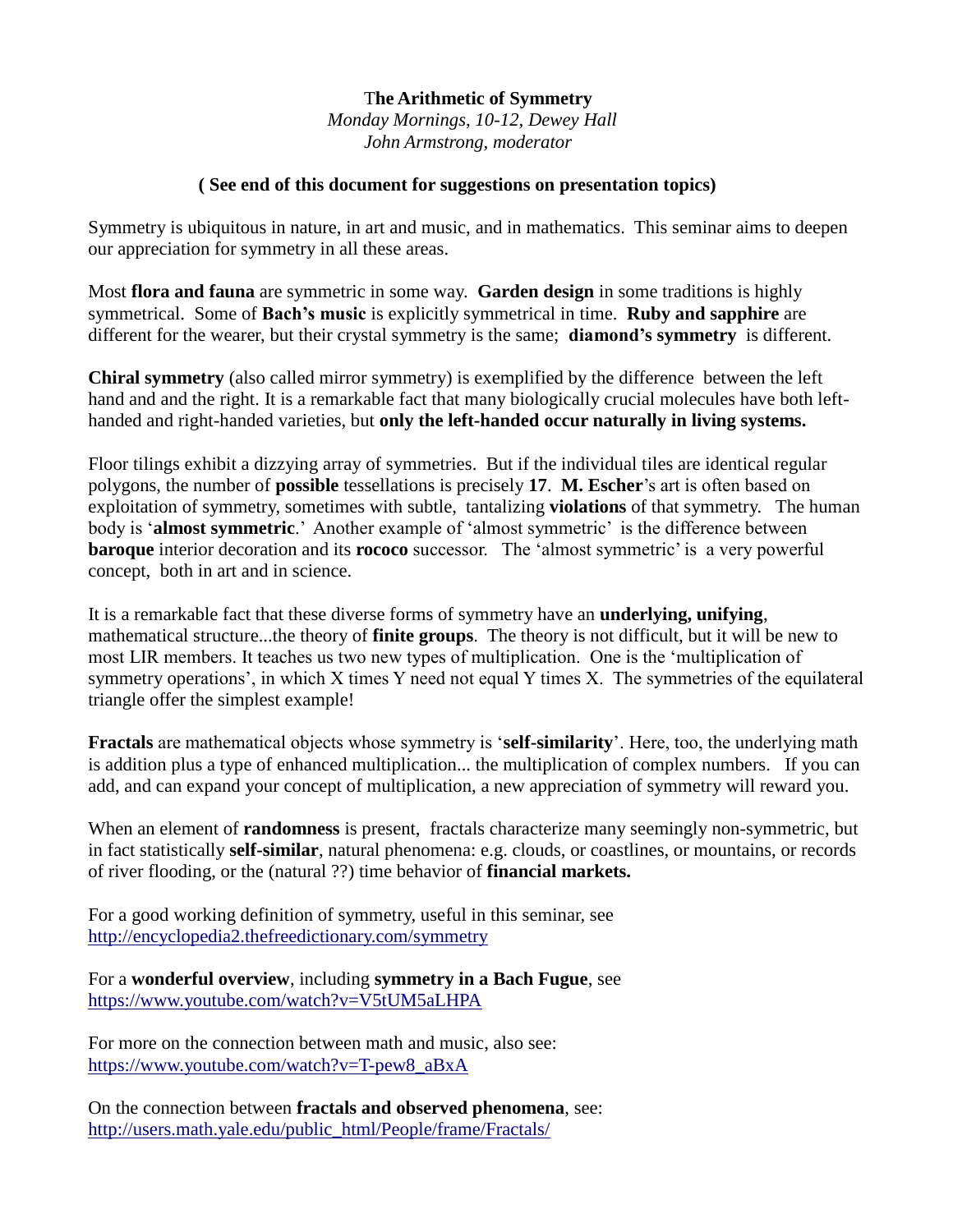## Possible Presentation Topics

*(Feel free to discuss these, or other possible topics with the moderator)* 

- There is much symmetry in Indian, Persian and Moorish architecture; how many different symmetries from these cultures do we know? How do these symmetries contrast with those in Greek and Roman culture? Show examples.
- Many cultures have produced Mosaics; what symmetries do they exhibit? Are there constraints on the possible forms? Floor tilings also exhibit many symmetries, but there also are constraints on the possibilities. Show examples.
- Present on the 'Koch Snowflake', or the 'Serpinski Gasket' or other such 'self-similar' figures. The study of fractal, and/or self-similar, objects has been hugely stimulated by the availability of computers to do the massive amount of repetitive, arithmetic computation (iteration) involved. But there were self-similar objects known long before modern computers.
- Plato was fascinated by the five 'Platonic solids'; what are they?; What are their symmetries? What roles have they played in western art, and philosophy, and science?
- Traffic signs and other 'signs exhibit symmetry; how many can you find? What about 'emojis' or other 'folk signs'? How does the presence or absence of lettering affect the symmetries? What are the least and the most symmetric examples of public signage?
- Snow flakes often exhibit hexagonal symmetry; what do we know about why this is?
- Flowers are very often symmetric; what degrees of symmetry have botanists observed? Give examples of different floral symmetries. What role does the 'Fibonacci series' in floral symmetry?
- Different cultures embody symmetry in art and architecture differently; many of these symmetries are 'simple' ( from the perspective of possible symmetries). Are there cultures that embody more complex symmetries? Which ones?
- Much of what we know about the properties of materials, including biologically important ones, comes from the study of their crystal symmetries. Describe the different ways in which crystal symmetries have been explored over the past several centuries.
- Beauty ( in any sense you care to consider) is usually related to symmetry. Are there beautiful natural objects, or beautiful human creations which do not exhibit symmetry?
- Present on Amy Noether, who was a mathematician, a physicist, a woman, and a Jew in pre-World War II Germany; one of her contributions was "Amy Noether's Theorem", a landmark in understanding the connection between symmetry and the fundamental laws of nature.